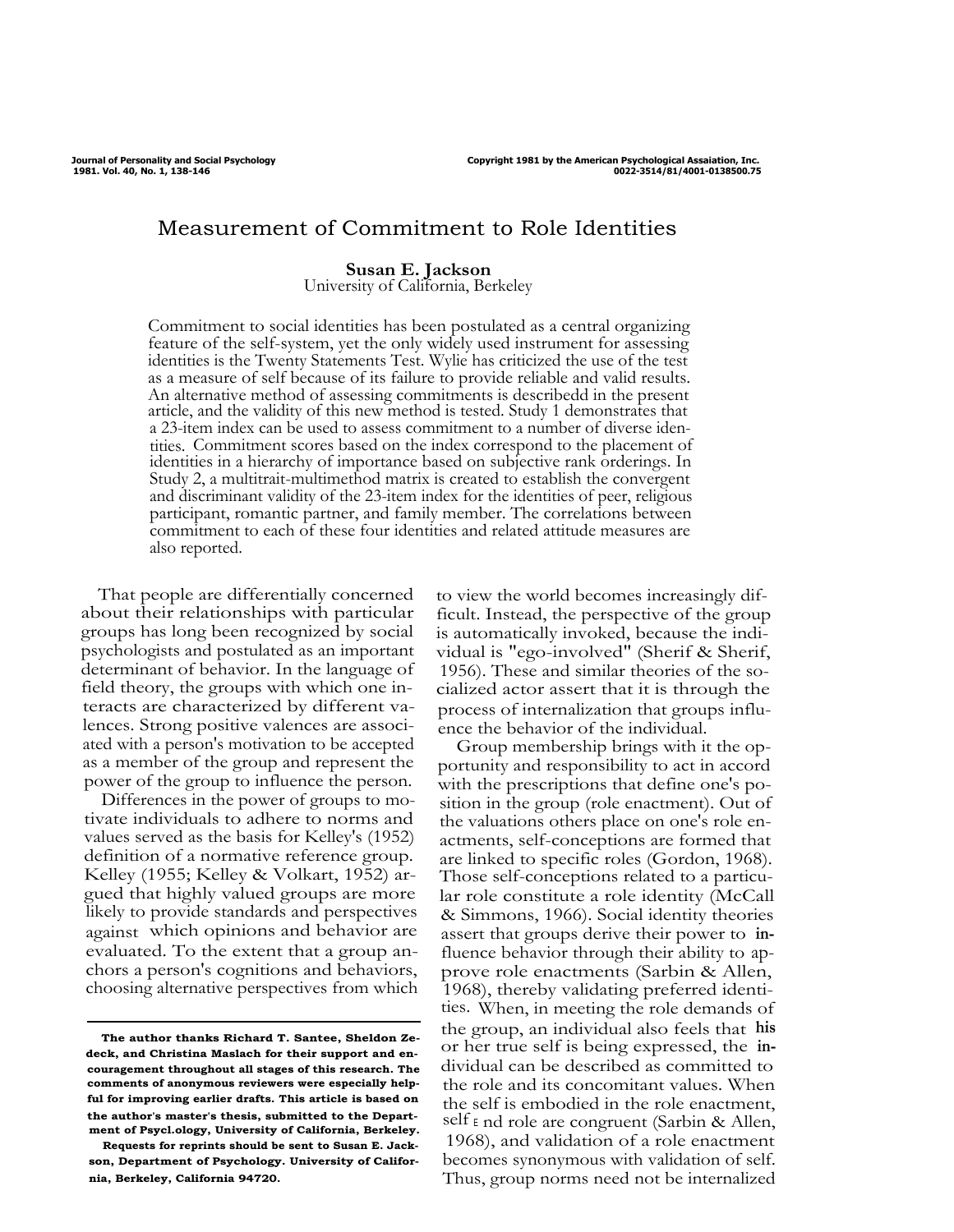to affect behavior if the actor is committed to an identity that the group has power to validate or invalidate through its approval or disapproval of role enactments (Cancian, 1975). Through experiences in both achieved and ascribed roles, a person develops many role identities, some of which are prepotent in their effects on the individual.

Stryker (1968, 1977) has argued that one's commitment to an identity determines the power of that identity to influence behavior; that is, identities to which one is committed have a higher probability of being invoked as guides to situated behavior (identity salience). Stryker's distinction between identity commitment and identity salience is critical: Commitment refers to the strength of one's affective response vis-a-vis an identity, whereas salience refers to the probability of behavioral responses.

At the most general level, identity theories predict that cognition, behavior, and affect will be functions of one's motivation to create and carry out exemplary role enactments for the purpose of validating identities to which one is committed. Before hypotheses generated by such models can be tested fairly, an adequate measure of commitment to role identities is needed. The Twenty Statements Test (TST; Kuhn & Mc-Partland, 1954), an unstructured questionnaire in which the respondent answers the question "Who am I?" has been used for this purpose. Unfortunately, the TST presents a number of methodological problems, many of which stem from its open-ended format. This has made the task of developing useful scoring procedures extremely difficult, the result being a test with unknown reliability and validity (Wylie, 1974).

### *Idiographic Assessment*

What is needed if the role-identity model is to be tested adequately is a psychometrically sound measure of commitment that has been specifically developed to fit the requirements of the model. To be useful for idiographic studies of the self-system, a method of measuring commitment must meet two psychometric requirements. First, it must reliably assess the importance of many different identities encompassed by the self. It must yield scores for whichever identities are of interest to the researcher, and these scores must be comparable to each other. Second, a method of measuring commitment must be capable of assessing the hierarchical structure of a given respondent's self-identifications. Placement in the hierarchy of any identity must not be restricted by the placements of other identities in the hierarchy; that is, one's commitment scores for identities in the hierarchy should be methodologically independent of each other.

The flexibility of a 23-item index for assessing an individual's commitment to multiple identities is demonstrated in Study 1. Study 1 also demonstrates that responses to the index are unrelated to other states of the self-system (self-esteem and desire for social approval), thus providing evidence for the discriminant validity of the measure.

### *Nomothetic Assessment*

In dealing with the concept of commitment, identity theorists have focused on the hierarchical ordering of an individual's multiple commitments, thus emphasizing the importance of within-subject comparisons. This approach contrasts with more frequently made between-subjects comparisons. For example, one might wish to compare the influence of [commitment.to](http://commitment.to) peer identities on social interactions with peers (cf. Toder & Marcia, 1973), or one might ask how commitments to occupational roles affect the amount of stress experienced by dual-career couples (cf. Hall & Hall, 1980). Besides making nomothetic comparisons among subjects within a population, researchers often wish to make comparisons between populations. For example, one might compare the identities to which adolescents are committed with the identities valued by their parents as an aid to analyzing intergenerational conflicts. Before using a measure of commitment to study such problems, that measure must be validated independently for the particular identity of interest. Study 2 demonstrates the convergent and discriminant validity of the index for religious, romantic, kinship, and peer identities.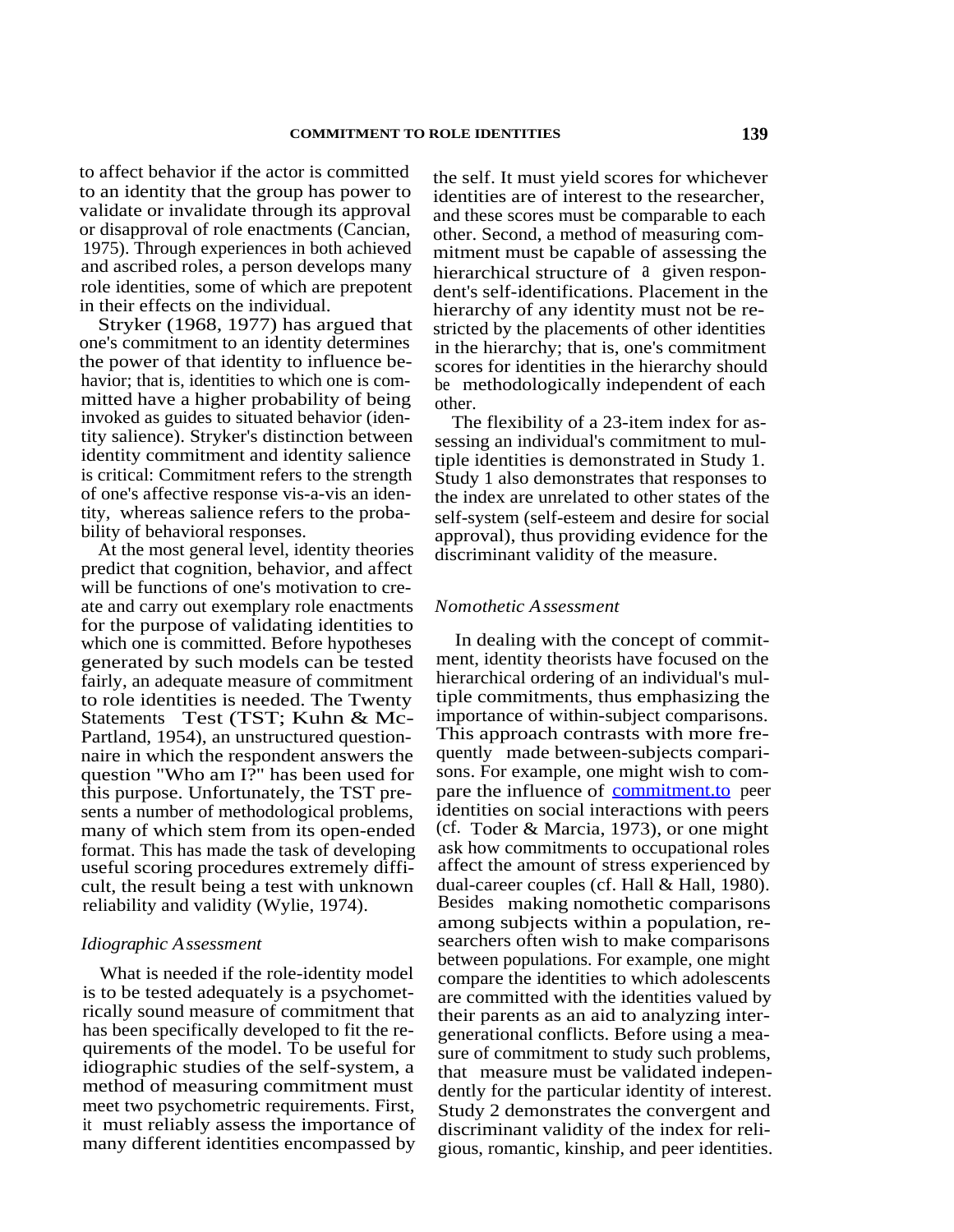# *Study 1*

### *Method*

The Social Identities Questionnaire' was constructed to measure commitment to each of several role identities using three methods of self-report and was completed by 309 college students. Instructions first introduce the respondent to the concept of role identities. The respondent then estimates the subjective importance of his or her identities by (a) rank ordering them according to their overall importance, forming an identity hierarchy, and (b) assigning an importance rating to each identity using a 0-100 scale. The respondent then completes the 23-item index of commitment for each of a subset of identities. The details of each of these three steps follow.

### *The Identity Hierarchy*

On the first page of the questionnaire, respondents were given the following instructions:

Throughout this questionnaire, you will be asked about your "social identities." Identities are labels that people can use to describe themselves. For example, some people identify themselves as skiers; others identify themselves as hunters or chess players. Skier, hunter, and chess player are all identities that could be grouped into a category labeled "recreational" identities.

On the following page are listed seven category labels and a brief description of the kinds of identities that can be included within the categories. For each category, several examples of relevant identities are also given. Please read these category descriptions carefully and look at the examples given. For each category, think of one identity that describes *you* and write this identity in the blank to the right of the examples. *Do not put the same identity in more than one blank.*

The seven categories of role identities and their definitions were (a) associational: labels for membership in those clubs, groups, and organizations in which you formally or informally participate; (b) kinship: labels that describe your relationships to family members; (c) occupational: labels that describe the work you do for money, including part-time and summer work; (d) peer: labels that describe acquaintanceships with people your own age; (e) recreational: labels that describe what you do during your leisure time; (f) religious: labels that describe your religious orientation; and (g) romantic: labels that describe close, personal relationships.

For each of these seven categories, examples were given of specific identities within the category. To illustrate, the identities of parent, sister, cousin, uncle, daughter, nephew, and grandparent were given as specific identities for the kinship category. For each category, the respondent chose one specific identity that described a personally relevant role.

Respondents were then asked to "rank order your identities in the order of their importance to you." After they had rank ordered their identities, respondents were

instructed to reconsider their rankings and ask themselves, "If, for some reason, I had to give up one of these identities, would I do so in this order, giving up the one at the bottom first, then the next one, and so on up the line?" If the answer to this question was no, they were to correct the ordering.

#### *Importance Ratings*

Next, respondents were asked to rate the importance of each of the seven identities, using a scale of 0 ("of no importance to me") through 50 ("moderately important") to 100 ("as important as I can imagine").

### *The Commitment Index*

Finally, all *(n =* 309) respondents completed a 23 item commitment index for their most important (first ranked) and least important (last ranked) identities. Seventy respondents also completed the index for an identity of moderate. (fourth ranked) importance. About half of the items ask about the impact of the identity on activities such as reading, conversations, decision making, and self-presentation. The remaining items ask for subjective evaluations of the importance of the identity. Ordering is such that mildly worded items appear near the beginning of the form, and more strongly worded items appear near the end. For approximately one half of the statements, agreement reflects commitment. For the remaining items, disagreement reflects commitment. A total score is obtained by summing across all responses after they have been scored in the direction of commitment. Thus, commitment scores can range from 0 (uncommitted) to 23 (strongly committed).

According to identity theory, the position of an identity in one's identity hierarchy should correspond to one's commitment to the identity. Thus, the construct validity of the commitment index would be demonstrated if each of the items were answered in the direction of commitment for identities high in the hierarchy and answered in the opposite direction for identities at the bottom of the hierarchy. To test whether this was true, all respondents completed the commitment index for their most important (first ranked) and least important (last ranked) identities. Seventy of the respondents also completed the index for a moderately important (fourth ranked) identity.

When completing the index for one's most important identity, the instructions were as follows:

For this section of the questionnaire, you are to refer to your MOST IMPORTANT IDENTITY as you listed it on page 3 of this booklet. Please turn back to page 3 to see what specific identity you listed in blank number 1. Write this identity in the blank at the top of this page.

For each of the items below, read the statement through using the identity you have written at the top of this page to mentally fill in the blank. After reading each item, decide whether the statement is MOSTLY

 Copies of this questionnaire are available from the author on request.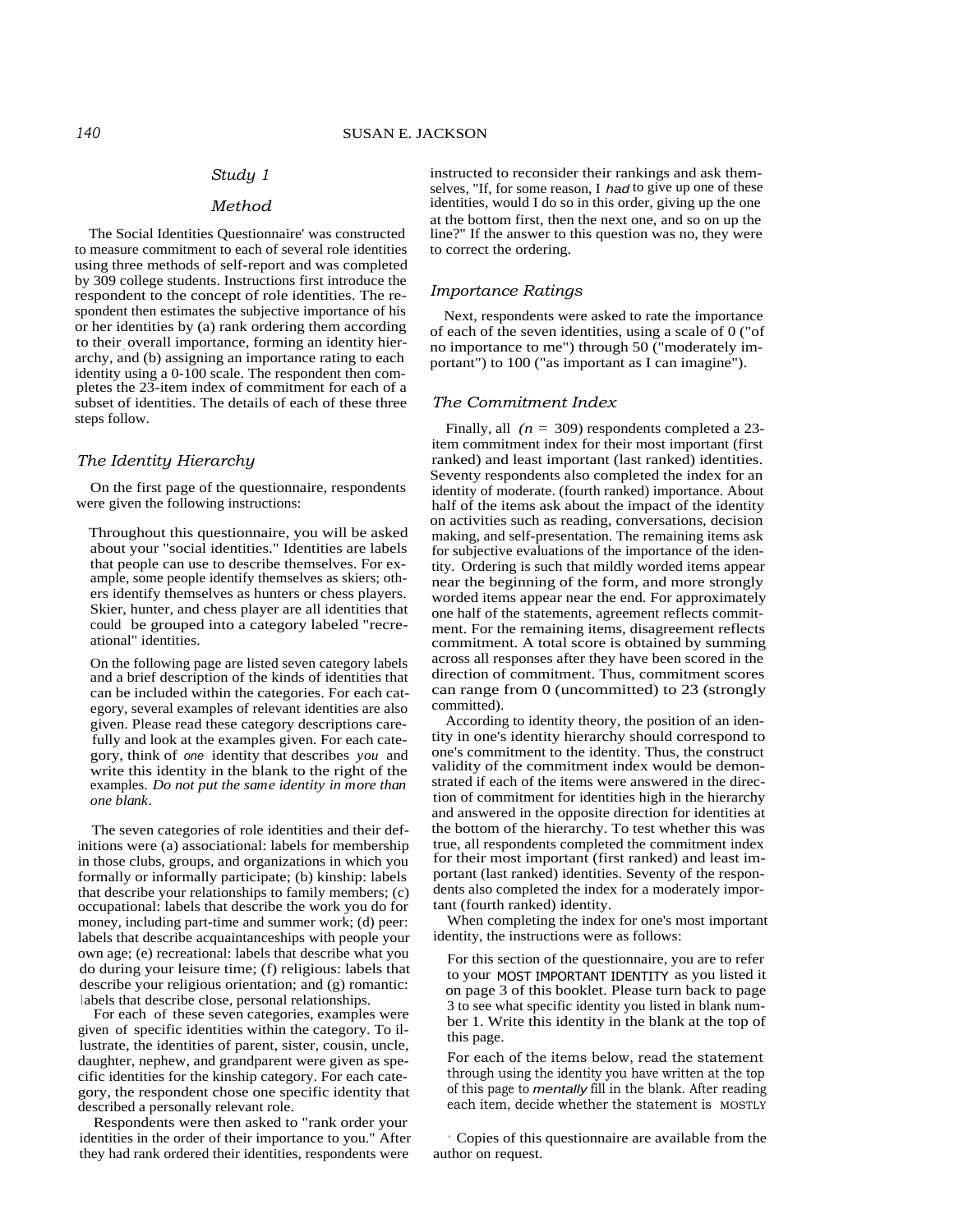TRUE or MOSTLY FALSE. Use a T to indicate TRUE or MOSTLY TRUE and use an F to indicate FALSE or MOSTI V FALSE.

These instructions were modified appropriately to refer to least important and moderately important identities. The first item of the index illustrates the format of the self-report statements:

 $T F 1$ . When people are discussing being  $a(n)$ I make an effort to listen to and/or join the conversation.

Researchers of self have traditionally been sensitive to the potentially contaminating effects of response bias on self-report measures. The tendency of respondents to bias their self-reports was assessed using the Crowne and Marlowe (1964) Social Desirability Scale. Theories of identity assume no direct relationship between commitment and self-esteem, although continual failure to receive validation for preferred identities may result in lower self-esteem. To test the assumption that global self-esteem would not be directly related to commitment to a particular identity, Rosenberg's (1965) Self-Esteem Scale was administered.

### *Results and Discussion*

Because the purpose of this first study was to examine the acceptability of a commitment index for measuring the abstract concept of commitment to an identity, the analyses did not distinguish among responses for different identity contents. For example, for first-ranked identities, one subject's responses about commitment to her identity of "sister" were considered comparable to another's responses about his "Catholic" identity. Preserving this heterogeneity of identity contents within each level of importance ensured an appropriate but stringent test of the usefulness of the 23-item commitment index as a flexible tool for assessing an individual's commitment to each of several identities.

### *Construct Validity*

Table 1 summarizes the distribution of commitment scores and importance ratings for three levels of the identity hierarchy. If scores on the 23-item commitment index reflect the position of the identity in the identity hierarchy, the rank position of an identity :n the identity hierarchy and the commitment score for that identity should be closely related. For first-ranked identities, the mean commitment score was 17.81; for last-ranked identities, the mean commitment

| Table 1                                            |  |
|----------------------------------------------------|--|
| Summary of Commitment Scores and                   |  |
| <b>Importance Ratings for Each of Three Levels</b> |  |
| in the Identity Hierarchy                          |  |

| Identity<br>rank | Importance<br>rating | Commitment<br>score |
|------------------|----------------------|---------------------|
| 1                |                      |                     |
| M                | 94.33                | 17.81               |
| Mdn              | 99.64                |                     |
| SD.              | 9.40                 | 3.34                |
| 4                |                      |                     |
| M                | 70.14                | 14.39               |
| Mdn              | 74.59                |                     |
| SD               | 16.66                | 4.00                |
| 7                |                      |                     |
| M                | 23.00                | 6.11                |
| Mdn              | 20.38                |                     |
| SD               | 21.27                | 4.49                |
|                  |                      |                     |

*Note. n =* 309 for all groups except Rank 4/commitment score, for which  $n = 70$ . For identity rank,  $1 = \text{most}$ important,  $7 =$  least important.

score was 6.11, paired  $t(308) = 35.22$ , p < .001. Scores for first-ranked *(M=* 17.93) and fourth-ranked  $(M = 14.30)$  identities were also significantly different, paired  $t(69) = 6.66$ ,  $p < .001$ , as were scores for fourth-ranked and seventh-ranked identities  $(M = 6.90)$ , paired t(69) = 10.82,  $p < .001$ .

### *Discriminant Validity*

Responses to the commitment index for first-ranked identities were slightly correlated with self-esteem,  $r(133) = .14$ ,  $p < .05$ , and uncorrelated with social desirability,  $r(65) = .10$ , *ns.* For seventh-ranked identities, commitment was uncorrelated with both self-esteem,  $r(138) = .01$ , *ns*, and social desirability,  $r(59) = .14$ , *ns.* 

### *Reliability*

The internal consistency of the 23-item index is reflected in Kuder-Richardson 20 coefficients of .74 and .85 for first- and seventh-ranked identities, respectively.

When completed for a heterogeneous sam-e ple of identities, the items in the 23-item commitment index are sufficiently homogeneous to be internally reliable. As predicted, commitment scores corresponded to the ranked positions of identities in the hierarchy and were unrelated to desire for ap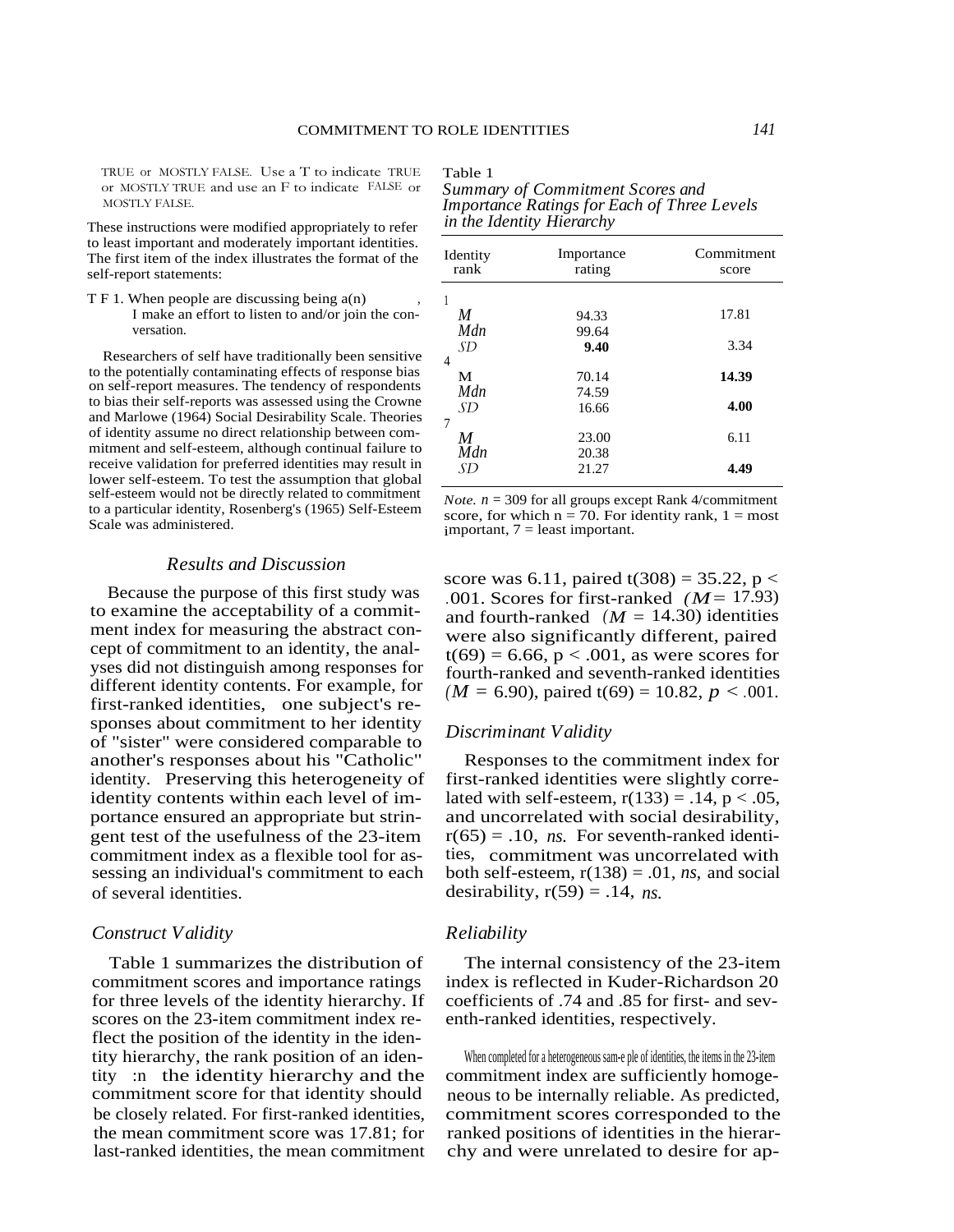proval. For both low-ranked and high-ranked identities, there was essentially no relationship between self-esteem and commitment. Thus, the 23-item commitment index appears to be useful for idiographic measurement, but psychological research commonly requires that a scale provide valid and reliable estimates of differences among subjects rather than within subjects. Study 2 demonstrates the usefulness of the 23-item commitment index for use in nomothetic research designs.

### Study 2

The data from Study 1 were examined to determine the identities most frequently placed high in the identity hierarchy. On the basis of this information, kinship, peer, and romantic identities were chosen for inclusion in Study 2. In addition, religious identity was included, since many measures of religious orientation have been developed, and any new measure of commitment should correlate with these. Unfortunately, existing measures of attitudes toward families, romantic relationships, and friends do not focus on the notion of -commitment. Thus, validity evidence for these identities must depend on correlations between commitment scores and measures of constructs that might be related to, but are not direct measures of, commitment.

Four of-Scott's (1965) Personal Values scales were selected to test the validity of religious and peer commitment scores. The religiousness scale recognizes both internal and external'elements of religious -behavior and was predicted to correlate with commitment to religious identity. Since the notion of commitment implies internal motivation, commitment to religious identity should be more strongly related to internal than external religious orientation. The social skills scale measures concern with the opinion of\_ others and should be related to peer commitment. The status and independence scales reflect a preference to stand out from one's peers and. should be unrelated to commitment. Religious commitment should also correlate with the Allport and Ross (1967) measures of internal and external religious orientation. Responses to Rubin's

(1970) measure of romantic love were expected to correlate with commitment to one's romantic identity,,, \_and the Elias (1952) Family Adjustment Test was chosen as an index of family attitudes that should correspond to commitment to kinship identities.

The development of psychological tests should include a search for potential bias due to the method of assessment used (Campbell & Fiske, 1959). In developing a method for measuring commitment to role identities, an explicit goal was to produce indices of commitment to different identities that are methodologically identical. This approach maximizes the potential for response tendencies and method bias to affect commitment scores. To assess the impact of method bias, a multitrait-multimethod (MTMM) matrix was generated.. The four traits included in the matrix were commitment to each of four identities. The two methods of assessing commitment were the 23-item commitment index and the importance ratings.

#### *Method*

Student participants ( $N = 288$ ) completed the Social Identities Questionnaire, which had been modified to focus on four specific identities and included the commitment hierarchy for the identities of family member, peer, religious participant, and romantic partner. Approximately 2 weeks later, subsamples of participants were retested and asked to complete (a) the Personal Values scales and the Religious Orientation Measure or (b) the Family Adjustment Test (Elias, 1952) and Rubin's (1970) love and liking scales.

### *Results*

Table 2<sup>-</sup> summarizes responses to the Social Identities Questionnaire for participants in Study 2: Commitment scores were highest for peer identity  $(M, = 18.35)$ , followed by family identity ( $M = 15.70$ ), romantic identity ( $M = 14.48$ ), and religious identity  $(M = 7.89)$ . The hierarchical ordering of commitments was identical for males and females, although commitment scores for females were 1-2 points higher than the corresponding scores for males. These sex differences in commitment scores were statistically significant for peer identity ( $Ms =$ . 19.19 and 17.09, respectively),  $t(201) =$ 4.49,  $p < .001$ ; family identity (Ms = 16.78)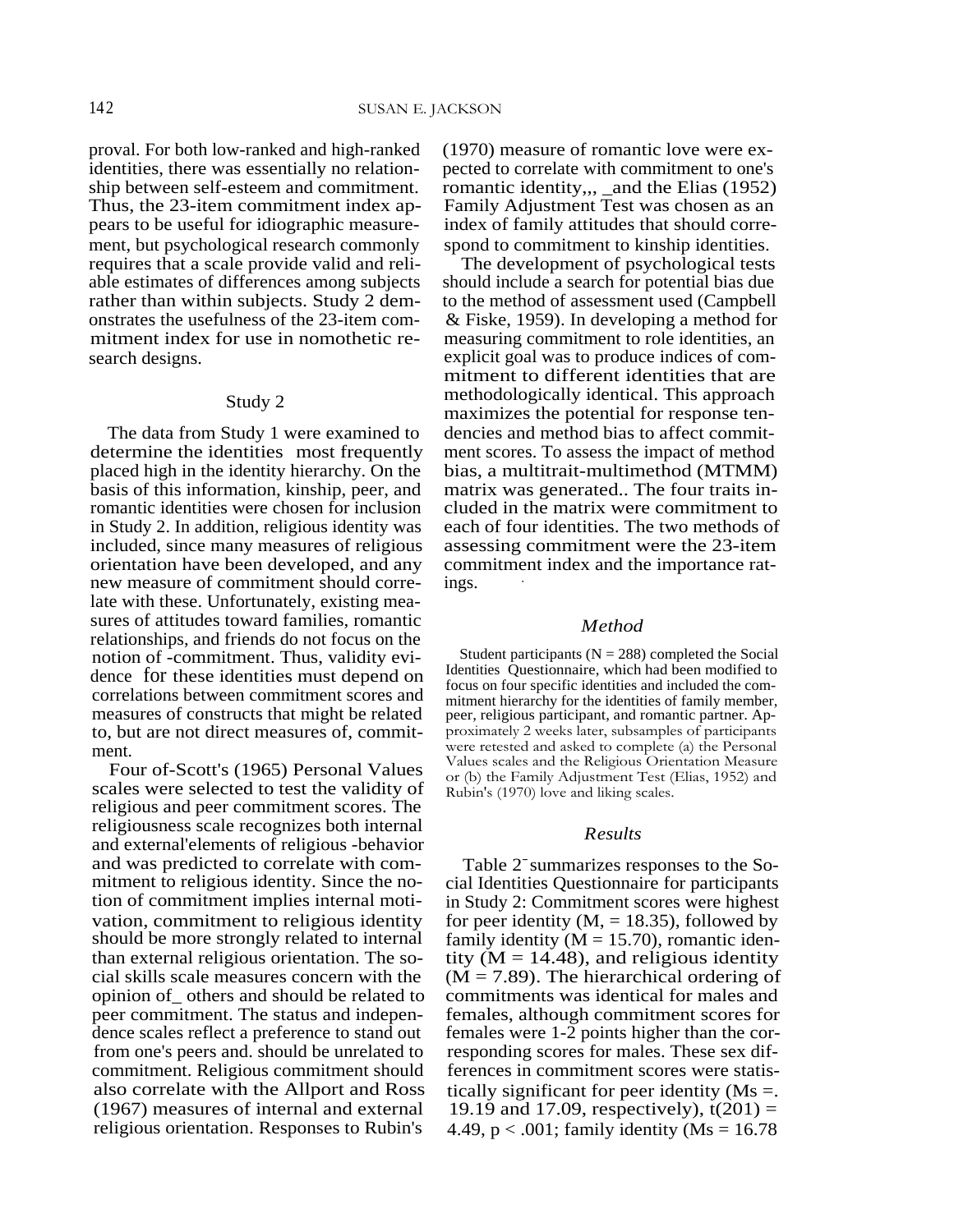## *Correlations Between Commitment Scores and Other Attitudinal Measures*

Commitment scores for religious identity were strongly correlated with Scott's religiousness scale,  $r(56) = .79$ ,  $p < .001$ , and the Allport and Ross scale of intrinsic religious orientation,  $r(56) = .74$ ,  $p < .001$ , but were only slightly correlated with extrinsic religious orientation,  $r(56) = .28$ ,  $p < .05$ , as predicted. Commitment to peer identity was uncorrelated with Scott's independence scale,  $r(63) = .10$ , *ns*, and the status scale,  $r(63) = .17$ , *ns*, but was correlated with his social skills scale,  $r(63) = 35$ ,  $p < 02$ . Commitment to the role of romantic partner was significantly correlated with Rubin's love scale,  $r(63) = .26$ ,  $p < .02$ , but not with the liking scale,  $r(63) = .01$ , *ns*. The Family Adjustment Test was uncorrelated with the commitment index for family, *r(63) = .01, ns.*

### *The Multitrait-Multimethod Matrix*

Responses to the Social Identities Questionnaire were analyzed to produce the multitrait-multimethod matrix presented in Table 3, which summarizes the relationships among the importance ratings and commitment scores for family, peer, religious, and romantic identities.

*Convergent validity.* Campbell and Fiske *(1959)* specify as the criterion for convergent validity that the values along the validity diagonal be both statistically significant and psychologically meaningful. The validity diagonal is found in the lower left (heterotrait-heteromethod) triangle and consists of the correlations between two methods of assessing commitment to each of four identities-the importance ratings and commit-

| $1$ ave $2$                                       |  |
|---------------------------------------------------|--|
| <b>Strength of Commitment to Four Social Role</b> |  |
| <i>Identities in a College Population</i>         |  |

| COMMITMENT TO ROLE IDENTITIES                                                                                                                                                          |                                                                                                    |      |                      | 143                 |
|----------------------------------------------------------------------------------------------------------------------------------------------------------------------------------------|----------------------------------------------------------------------------------------------------|------|----------------------|---------------------|
| and 14.05), $t(198) = 4.54$ , $p < .001$ ; and<br>romantic identity ( $Ms = 15.01$ and 13.68),<br>$t(145) = 2.33$ , $p < .05$ ; but not for religious                                  | Table 2<br><b>Strength of Commitment to Four Social Role</b><br>Identities in a College Population |      |                      |                     |
| identity $(Ms = 8.31$ and 7.43, ns). Corre-<br>sponding sex differences were found in mean                                                                                             | Identity                                                                                           | Rank | Importance<br>rating | Commitment<br>index |
| importance ratings. These differences did<br>not affect the pattern of relationships among<br>the variables in Study 2, however. Therefore,<br>all analyses reported below combine the | Peer<br>М<br><b>SD</b><br>Family                                                                   | 2.41 | 81.07<br>16.02       | 18.35<br>3.38       |
| male and female subsamples.<br><b>Correlations Between Commitment Scores</b>                                                                                                           | member<br>М<br>SD.                                                                                 | 1.70 | 85.90<br>16.27       | 15.70<br>4.38       |
| and Other A ttitudinal Measures<br>Commitment scores for religious identity                                                                                                            | Romantic<br>partner<br>М                                                                           | 2.60 | 77.41                | 14.48               |
| were strongly correlated with Scott's reli-<br>giousness scale, $r(56) = .79$ , $p < .001$ , and<br>the Allport and Ross scale of intrinsic reli-                                      | SD<br>Religious<br>participant<br>М                                                                | 3.28 | 19.08<br>$\,; 50.12$ | 3.87<br>7.89        |
|                                                                                                                                                                                        | SD                                                                                                 |      | 33.69                | 6.67                |

*Note. N = 288.*

ment scores. Because the two methods used in the present study are self-reports taken at the same time, they do not represent the ideal state of two maximally independent methods. Nevertheless, Campbell and Fiske argue that "some evaluation of validity can take place even if the two methods are not entirely independent" *(1959, pp. 83-84)* by comparing values along the validity diagonal with values within the heteromethod block. In Table 3, the validity correlations *(.57* for family, *. 40* for peer, *.86* for religious participant, and *. 40* for romantic partner) are all significant ( $p < .001$ ) and well elevated above the values within the heteromethod block (range  $= -07$  to .11), thus providing evidence for convergent validity.

*Discriminant validity.* Three criteria are offered by Campbell and Fiske for assessing discriminant validity. First, a comparison of the values on the validity diagonal in the heterotrait-heteromethod triangle with the off-diagonal values in the same triangle should demonstrate that correlations between two measures of commitment to the same identity are greater than the correlations obtained for commitment scores that share neither method nor identity content. This criterion is clearly met in Table 3. Second, values on the validity diagonal should be greater than the off-diagonal values in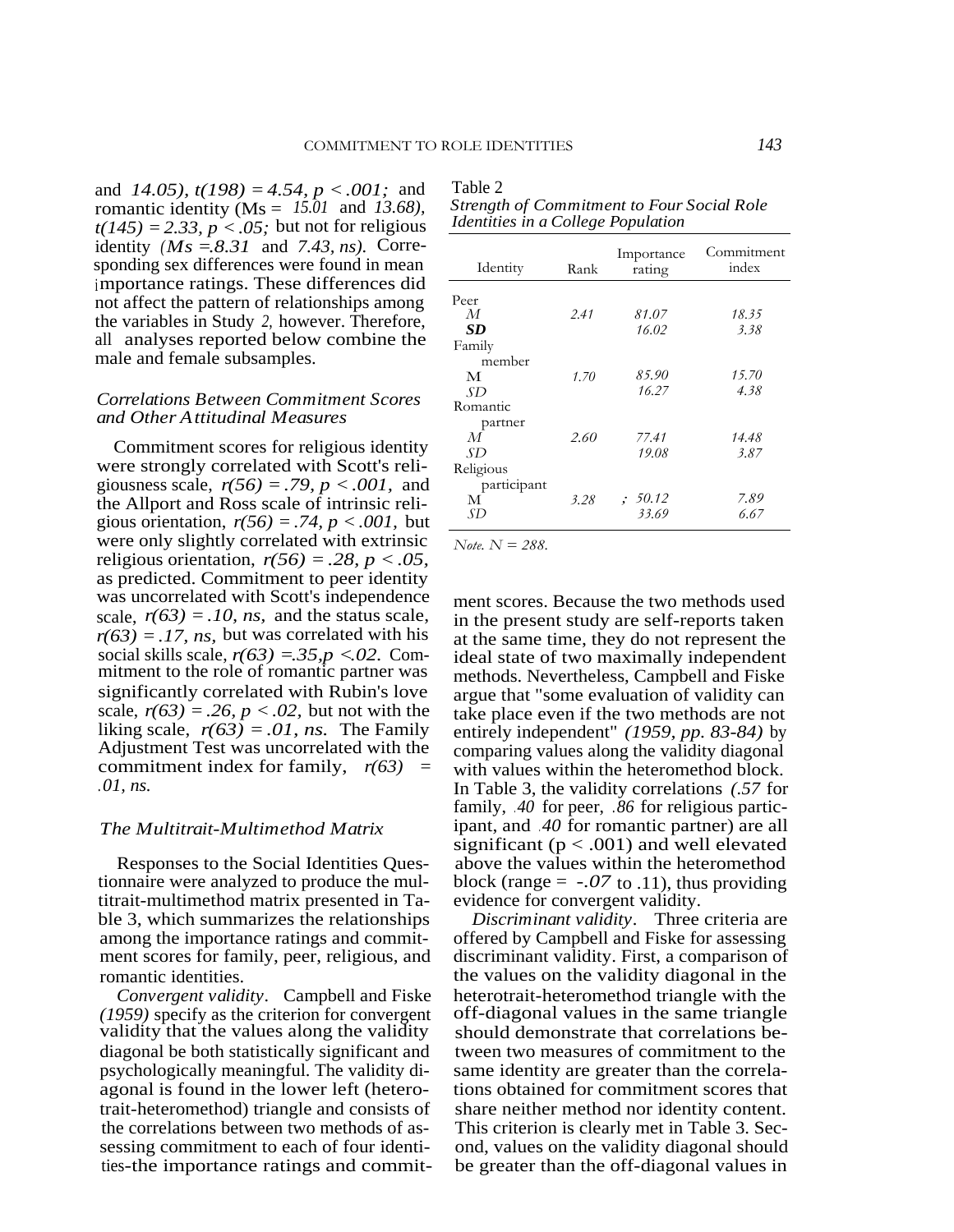### SUSAN E. JACKSON

Table 3 *Convergent and Discriminant Validation of the Commitment Index for Four Identities*

|           | Importance rating |           |            | Commitment index |            |            |            |            |
|-----------|-------------------|-----------|------------|------------------|------------|------------|------------|------------|
| Identity  | Family            | Peer      | Religious  | Romantic         | Family     | Peer       | Religious  | Romantic   |
| Rating    |                   |           |            |                  |            |            |            |            |
| Family    | $(.80)$ **        |           |            |                  |            |            |            |            |
| Peer      | $.29**$           | $(.72)**$ |            |                  |            |            |            |            |
| Religious | $.17**$           | .02       | $(.95)$ ** |                  |            |            |            |            |
| Romantic  | $.20**$           | $20**$    | .07        | $(.66)$ **       |            |            |            |            |
| Index     |                   |           |            |                  |            |            |            |            |
| Family    | $.57**$           |           |            |                  | $(.89)$ ** |            |            |            |
| Peer      | .11               | $.40**$   |            |                  | $37**$     | $(.84)$ ** |            |            |
| Religious | .07               | $-.06$    | $.86**$    |                  | $.16*$     | $-.11$     | $(.95)$ ** |            |
| Romantic  | $-.07$            | .09       | .08        | $.40**$          | $.12*$     | $.34**$    | .03        | $(.88)$ ** |

*Note.*  $N = 288$ . Values in parentheses are test-retest reliabilities.

*\*p < .05. \*\*p <* .001.

the two heterotrait-monomethod triangles. This criterion is also met, although commitment to peer identity was moderately correlated with commitment to family and romantic identities in both heterotraitmonomethod triangles. The third requirement for discriminant validity is that the pattern of off-diagonal values be similar for all three triangles. This requirement is met fairly well.

*Reliability.* Test-retest coefficients can be found along the main diagonal of the matrix. Also, Kuder-Richardson 20 coefficients for the commitment index were calculated for each of the identities; the values obtained were .83 for family, .77 for peer, . 94 for religious, and .78 for romantic.

Visual inspection of the MTMM matrix provides evidence for the construct validity of the commitment index, although the Campbell and Fiske (1959) criteria for evaluating the matrix are open to subjective interpretation. Using the formulae developed

Table 4 *Variance Components for the Multitrait-Multimethod Matrix*

| Source             | Variance<br>component |  |  |
|--------------------|-----------------------|--|--|
| Respondent (R)     | .226                  |  |  |
| <b>RX</b> Identity | .521                  |  |  |
| $R X$ Method       | .118                  |  |  |
| Error              | 324                   |  |  |

by Kavanagh, MacKinney, and Wolins (1971), variance components were calculated to quantify the relative contributions to obtained scores of respondents, identity content, method bias, and error. This analysis is summarized in Table 4. The first row in the table reflects the influence of respondents on the overall commitment score. According to Kavanagh et al., departure of this component from zero implies an effect of undesired response tendencies. This interpretation assumes that the four "true" commitment scores for each subject are unrelated. However, there are no clear theoretical or empirical reasons to assume that commitments to various identities are totally independent. Thus, the nonzero value of the variance component for respondents may reflect a combination of undesired respondent effects and the "true" state of nature.

The largest value in Table 4, the variance component for identity content (row 2), provides strong evidence of the measure's ability to discriminate among identity contents. The effects of assessment methods (ratings vs. scores on the 23-item index) are seen in row 3, where a small variance component indicates that there is no substantial method bias. In row 4 is the variance component for unexplained error, which is larger than an ideal value but is acceptable. nonetheless.

### *Discussion*

*Note.* Based on formulae given by Kavanagh, Mac-Kinney, and Wolins, *<sup>1</sup> 971.*

Based on the results of Study 2, the commitment index appears to be a reliable and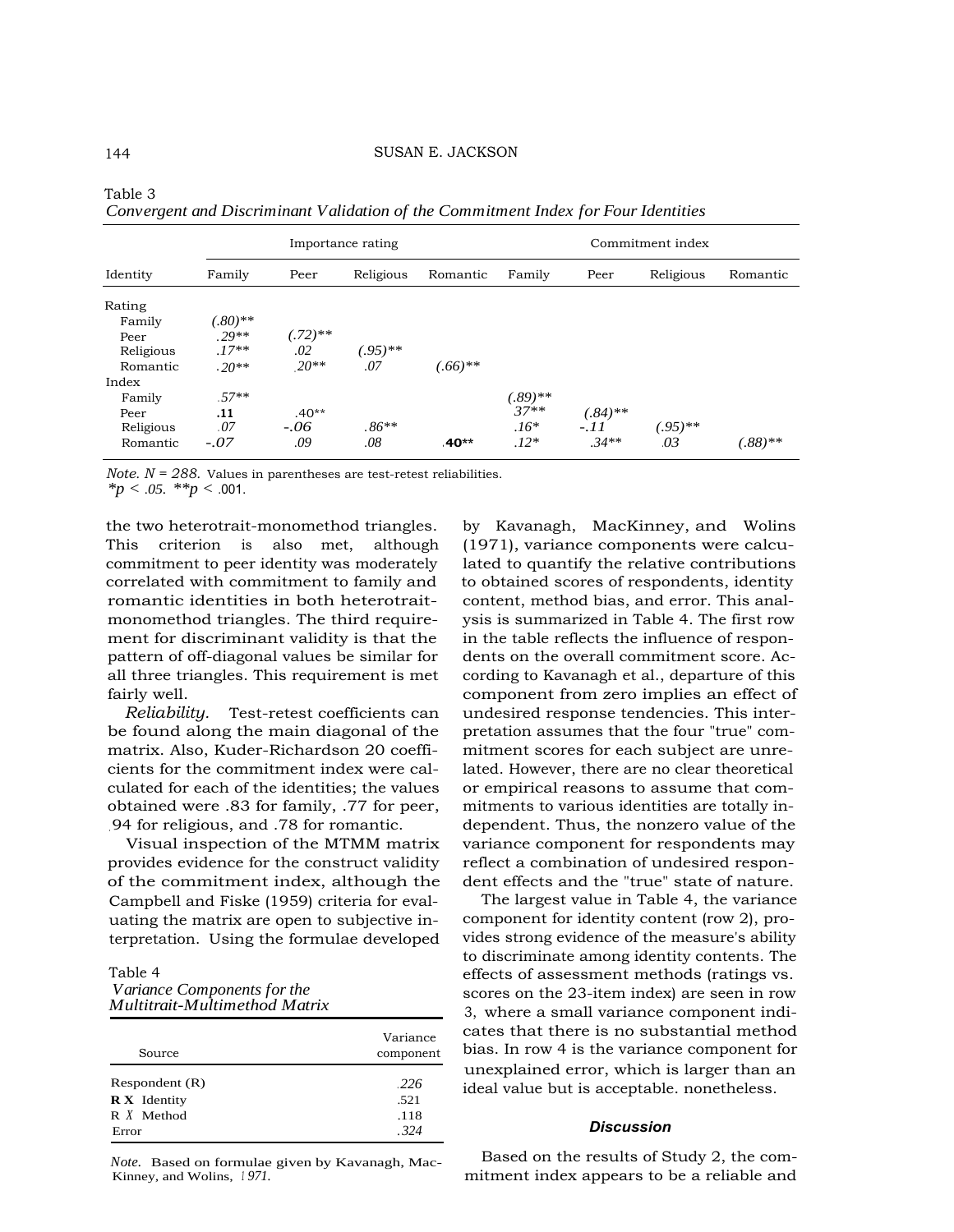valid assessment method. The identity content most effectively validated was religious identity. Commitment scores and importance ratings were strongly correlated  $(r =$ . 86) for religious identity. As predicted, religious commitment was strongly correlated with Scott's index of religiousness and the Allport and Ross measure of intrinsic religious orientation and was slightly correlated with extrinsic religious orientation.

In the MTMM matrix, commitment to family received the next highest validity value, a correlation of .57 between commitment scores and importance ratings. Yet commitment to family was uncorrelated with beliefs about family life as measured by the Family Adjustment Test. Since the Family Adjustment Test has not been well researched, and thus its validity has not been demonstrated, it may be premature to conclude that the commitment index is invalid as a measure of family importance. The failure of the two measures to correlate could result from the invalidity of either test.

The correlations between commitment scores and importance ratings for peer and romantic identities were somewhat lower than for religious and family identities but were highly significant. As predicted, Scott's social skills scale correlated more strongly with peer commitment than did the independence and status scales, which were not significantly correlated with peer commitment. Finally, commitment to the identity of romantic partner was correlated with Rubin's love scale, as predicted. Overall, the results of Study 2 suggest that the commitment index adequately assesses commitment to role identities.

### Summary and Conclusions

Although the nearly complete fusion of the concept of self with the notion of selfesteem has resulted in an empirical literature in which 90% of the studies of self are studies of self-esteem (McGuire, McGuire, Child, & Fujioka, 1978), a few researchers have viewed the self as a set of self-conceptions that are differentially important to the individual. This line of research assumes that self-conceptions are closely linked to specific

identities to which the person is more or less committed. The research reported in this article describes the development of a 23 item index that can be used to assess commitment to a role identity. For a variety of identities, scores on this index were associated with (a) the position of an identity in one's identity hierarchy, (b) subjective importance ratings of the identity, and (c) scores on other psychological measures predicted to be related to commitment scores. Evidence of discriminant validity. was also presented: Neither self-esteem nor social desirability was related to commitment to particular identities, and as demonstrated by the variance components for the MTMM matrix, commitment scores were relatively unaffected by method bias. Responses to the index were shown to be both internally consistent and stable over time. These results recommend the commitment index as a suitable research tool for further tests of the role-identity model of self.

Numerous hypotheses have been advanced about both the antecedents of identity commitment and its effects on behavior, cognition, and affect. For example, commitment implies a concern for the convincingness of relevant role enactments and has been hypothesized to be related to self-role congruence (Sarbin & Allen, 1968). Commitment has also been hypothesized to be directly related to intensity of expectations held for others important to the identity (Santee & Jackson, 1979) and to decisions in conflict situations (Stryker, 1977). Commitment may serve as a moderator of the impact of the evaluations made by others, and it may have different implications for ascribed versus achieved statuses (Wood, 1978). Relatively little research has been conducted to test these and related formulations of identity theory. Most studies that have been completed have relied on the Twenty Statements Test as a measure of the importance of identities. The use of the TST, for which there is little evidence of validity (Wylie, 1974), has made the studies that have been conducted difficult to interpret. It is hoped that the availability of an alternative instrument for assessing commitment will stimulate empirical research on theories